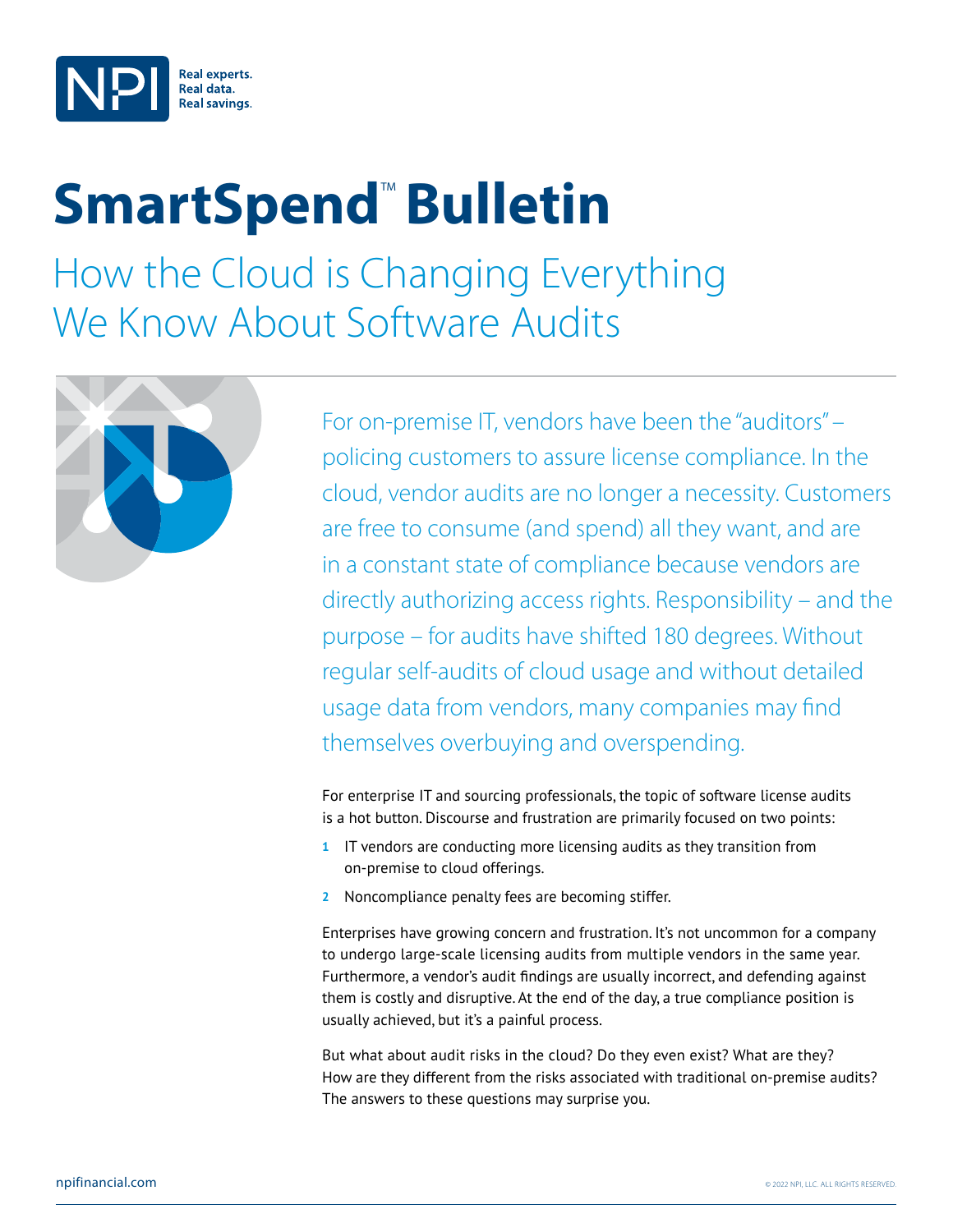## **THE CLOUD HAS REDEFINED AUDIT RISK – HERE'S WHAT YOU NEED TO KNOW**

To understand how the cloud has impacted everything we know about audits, let's first view audit risk and responsibility from an IT vendor's perspective in an on-premise setting. Improper or under-licensing across a vendor's customer base is a credible and significant threat to revenues. That threat has grown as customers' IT ecosystems have evolved to become more tightly integrated and include more devices and users, and as IT spending and asset management have become more decentralized. Of course, every enterprise wants to abide by their licensing rights and obligations, and it is extremely rare to find intentional non-compliance. But vendors know that unintentional non-compliance is common – especially when licensing rights are (in most cases, intentionally) complex.

Without audits, vendors have little visibility into the state of licensing compliance with a particular customer. While some vendors have taken a more predatory stance on licensing audits in the past year (mainly as a way to "motivate" customers to migrate to newer cloud offerings), vendors do have a right to enforce their licensing policies and to collect appropriate fees when customers are improperly licensed.

*In the cloud, the risk and responsibility model gets turned on its head*. For the most part, vendors have deep visibility into cloud usage and compliance. The risk of under-subscription is minimal because the vendor is directly authorizing usage rights. If a customer needs a seat/subscription, they pay the fee or they don't access the vendor's solution. There is no reason for vendors to conduct audits.

In a cloud scenario, *lack of visibility into usage has shifted from the vendor to the customer*. Therefore, the audit responsibility doesn't lie with the vendor – it lies with the customer. In order to avoid overbuying and overspending, enterprises have to regularly audit usage to determine if spend and usage are aligned. There is certainly no risk for the vendor if the company is oversubscribed.

The issue of visibility is key here. *Vendors are not motivated to provide their customers with detailed usage data and insights*. In fact, the usage data that most cloud vendors provide to their customers is a 10,000-ft. view articulated through slick dashboards. The lack of granular detail makes it difficult for customers to accurately analyze functionality usage, license type usage, which subscriptions are idle, seasonal/ peak usage, etc.

## **FOUR RECOMMENDED ACTIONS TO TAKE**

To avoid overspending and overbuying in the cloud, companies should self-audit cloud usage with key vendors and take the following steps:

• Perform usage analysis and subscription optimization. Understand your organization's unique usage profile. How many subscriptions are actually being used and how often? Are you paying for more "power user" subscriptions than you actually need? What about peak/seasonal usage? These are just a few of the questions that need to be asked in order to optimize subscriptions. Consider this: Recent research indicates less than 40 percent of the Microsoft Office 365 licenses/subscriptions that have been purchased are actually in use.

In the cloud, the risk and responsibility model for audits gets turned on its head. **What was once the role of the vendor is now the role of the customer**.